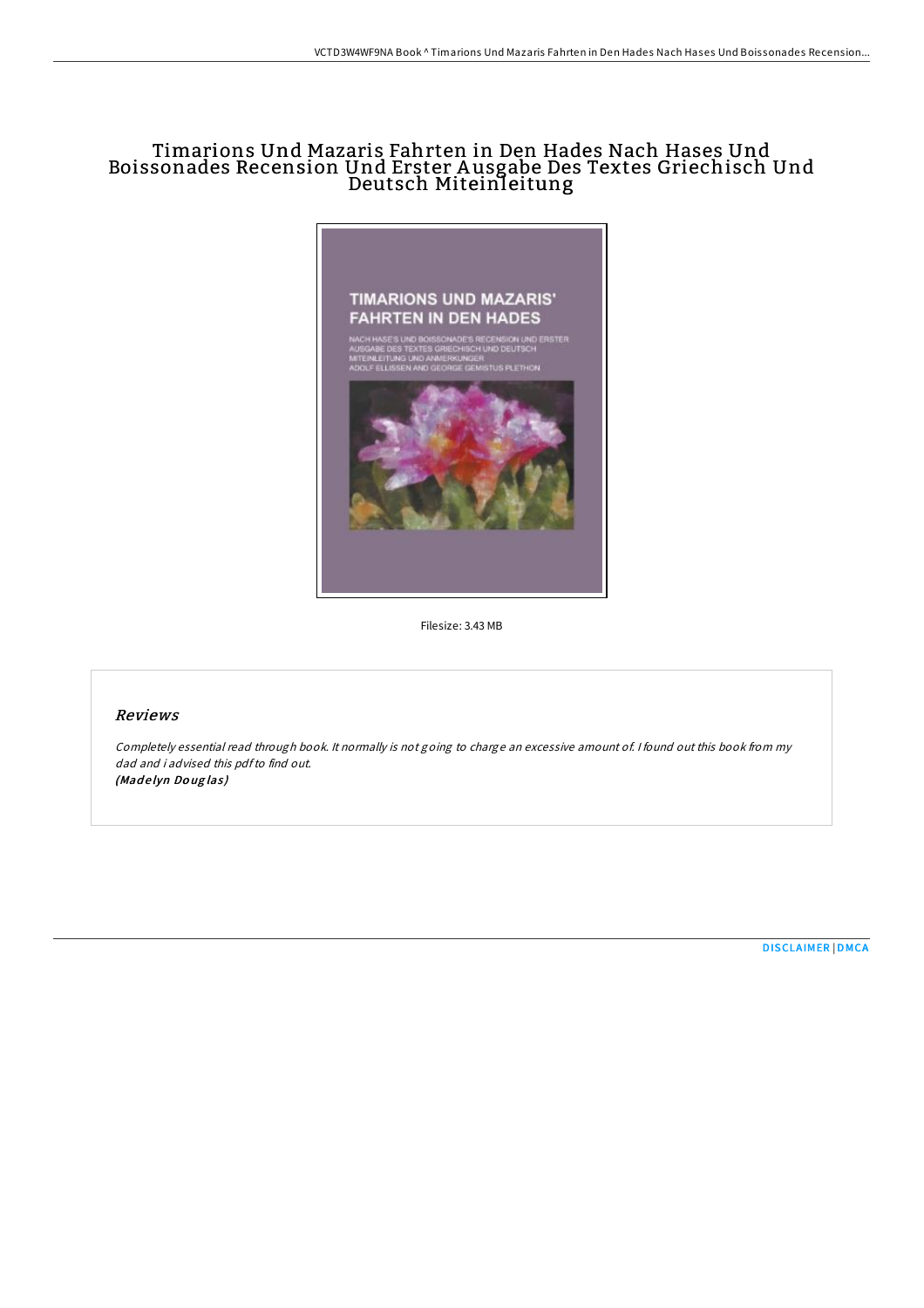### TIMARIONS UND MAZARIS FAHRTEN IN DEN HADES NACH HASES UND BOISSONADES RECENSION UND ERSTER AUSGABE DES TEXTES GRIECHISCH UND DEUTSCH MITEINLEITUNG



RareBooksClub. Paperback. Book Condition: New. This item is printed on demand. Paperback. 50 pages. OCLC Number: 55643832 Excerpt: . . . 4 Through hard work - the hard work of state and local educational leaders we will ensure that every child regardless of race, economic background, ability or geography has access to first class education. No Child Left Behind reflects the four pillars of President Bushs education reform agenda - accountability in testing, flexibility in local control, funding that works and expanded parental option. No Child Left Behind requires annual testing of public school students in reading and math in grades 3 through 8, report cards for par-ents on school achievement levels, improved teacher quality re-quirements that ensure all of our students are being taught by qualified teachers and public school choice supplemental service op-tions for parents with children in underachieving schools. Improving education by increasing options for parents and stu-dents is top priority for Republicans in Congress. School choice of-fers proven results of better education not only for children en-rolled in specific plans but also for children whose public schools benefit from increased competition. We are believers in competi-tion. Currently more affluent parents already have school choice because they have the ability to send their children to the best schools available, including moving to a better neighborhood. Low income parents are all too often forced to keep their children trapped in underachieving and dangerous schools that do not teach and do not change. These students should have an escape route. Giving parents new options to achieve greater choice and competi-tion in their childs education is the critical next step in education reform not only for thousands of disadvantaged students but also for struggling schools and districts. Our educational system should serve the students. The students are important, not the...

B Read Timarions Und Mazaris [Fahrten](http://almighty24.tech/timarions-und-mazaris-fahrten-in-den-hades-nach-.html) in Den Hades Nach Hases Und Boissonades Recension Und Erster Ausgabe Des Textes Griechisch Und Deutsch Miteinleitung Online

Download PDF Timarions Und Mazaris [Fahrten](http://almighty24.tech/timarions-und-mazaris-fahrten-in-den-hades-nach-.html) in Den Hades Nach Hases Und Boissonades Recension Und Erster Ausgabe Des Textes Griechisch Und Deutsch Miteinleitung